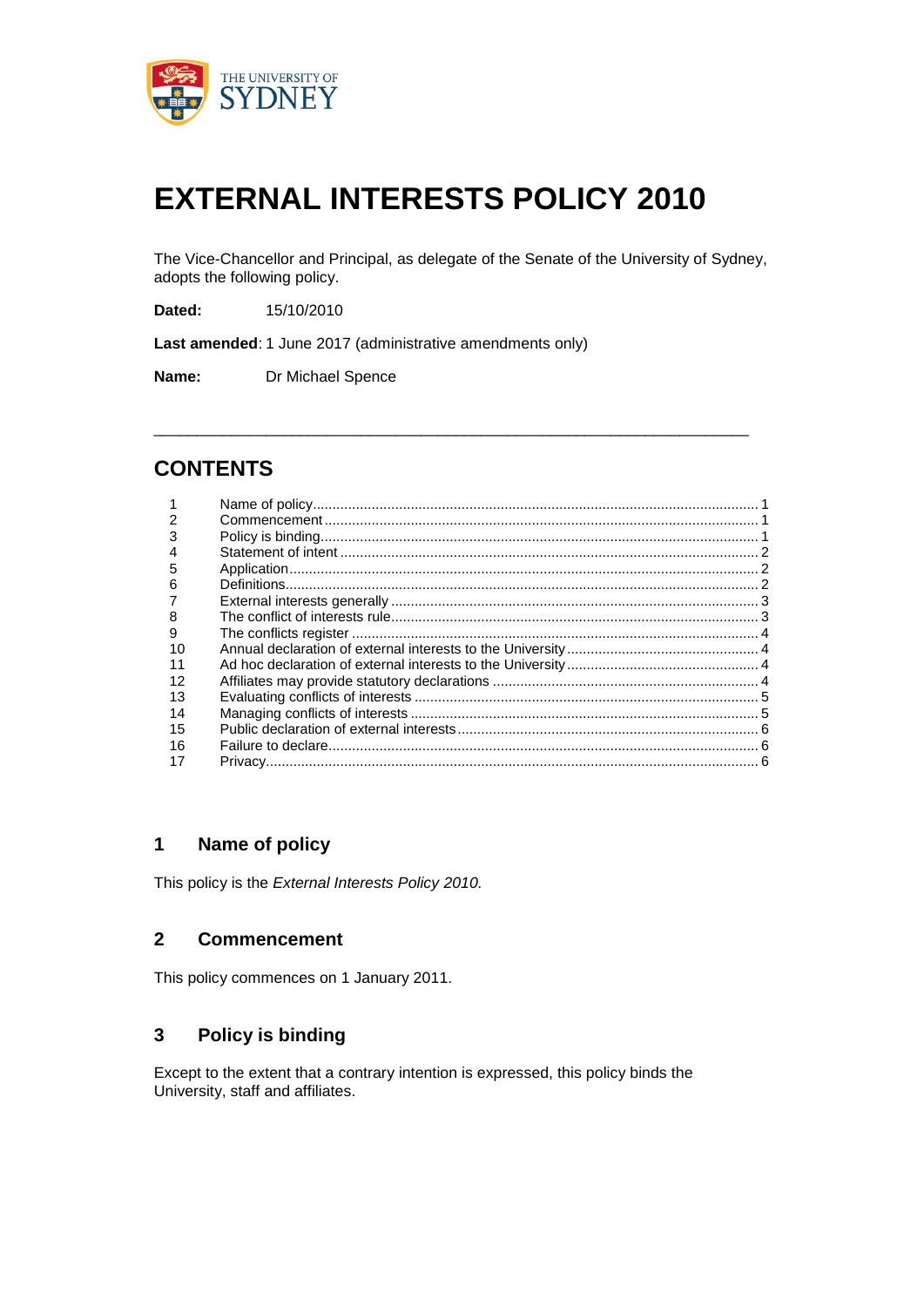

## **4 Statement of intent**

This policy:

- (a) outlines the general standards of conduct expected of University staff and affiliates in relation to external interests; and
- (b) provides for the avoidance and appropriate management of actual, apparent or perceived conflicts of interests.

## **5 Application**

- (1) This policy applies to all staff and affiliates.
- (2) If there is any inconsistency between this policy and the Commercial Activities Guidelines, the Commercial Activities Guidelines will prevail.
- **Note:** *Guidelines Concerning Commercial Activities* have been determined by Senate*.*

#### **6 Definitions**

| affiliate                     | means a clinical title holder; an adjunct, conjoint or honorary<br>appointee; a consultant or contractor to the University; an office<br>holder in a University entity; a member of any University<br>committee; and any other person appointed or engaged by the<br>University to perform duties or functions on its behalf. |
|-------------------------------|-------------------------------------------------------------------------------------------------------------------------------------------------------------------------------------------------------------------------------------------------------------------------------------------------------------------------------|
| conflict of<br>interests rule | means the rule set out in Clause 8 of this policy.                                                                                                                                                                                                                                                                            |
| conflicts<br>register         | means the register established by Clause 9 of this policy.                                                                                                                                                                                                                                                                    |
| executive<br>supervisor       | means the relevant Dean, Head of School and Dean (University<br>School), Director or other chief officer of an administrative area,<br>Deputy Vice Chancellor or Vice Chancellor, as the case may be.                                                                                                                         |
| external entity               | means any person or organisation which is not legally the<br>University.                                                                                                                                                                                                                                                      |
| financial<br>interest         | means any interest that could result, directly or indirectly, in<br>receiving a monetary gain or sustaining a monetary loss.                                                                                                                                                                                                  |
| external interest             | includes:                                                                                                                                                                                                                                                                                                                     |
|                               | holding a remunerated or honorary position in, or having a<br>financial interest in, an external entity; or                                                                                                                                                                                                                   |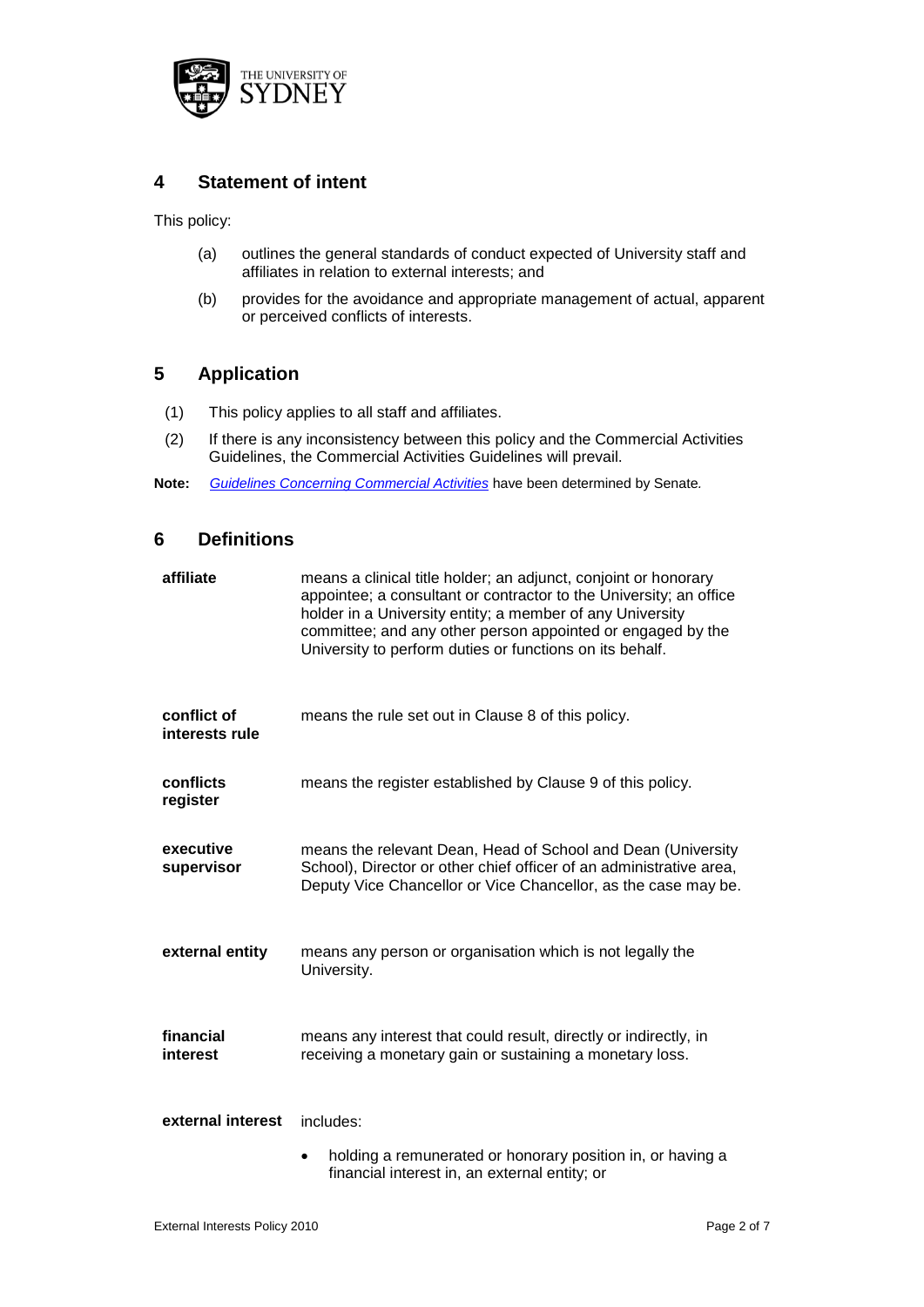

|                                | having a consulting arrangement with an external entity.                                                                                                                                                                                              |
|--------------------------------|-------------------------------------------------------------------------------------------------------------------------------------------------------------------------------------------------------------------------------------------------------|
| personal<br>interest           | means a personal relationship (including spouse, de facto partner,<br>sexual partner, immediate family, close friend, financial dependent<br>or business partner) which a reasonable person might perceive as<br>liable to influence decision making. |
| staff                          | means employees of the University, including casual employees.                                                                                                                                                                                        |
| <b>University</b><br>committee | means any committee or governing body of any entity established<br>by or with the authority of the Senate.                                                                                                                                            |
| University entity              | means any entity established by or with the authority of the<br>Senate.                                                                                                                                                                               |

## **7 External interests generally**

- (1) The University acknowledges that its staff and affiliates engage in a wide variety of external activities, and considers that these are in the public interest and of benefit to the University and to the individuals involved.
- (2) The University also acknowledges that external interests may give rise to conflicts of interests, whether actual, potential or perceived. This does not, of itself, imply that any wrongdoing has occurred or will occur.

## **8 The conflict of interests rule**

- (1) Staff and affiliates owe obligations of good faith, confidentiality and loyalty of service to the University.
- (2) Subject to the provisions of this policy, staff and affiliates must not:
	- (a) allow their external, personal or financial interests to come into actual, potential or perceived conflict with their duties to the University; or
	- (b) allow their duties to any external entity to come into actual, potential or perceived conflict with their duties to the University.
- (3) The conflict of interests rule applies to potential or perceived conflicts of interests where:
	- (a) there is a real or substantial possibility of the potential or perceived conflict of interests actually arising; and
	- (b) the external, personal or financial interest in question is material.
- (4) An interest will only be material if:
	- (a) it is real and substantial, not theoretical, remote, contingent or otherwise insubstantial; and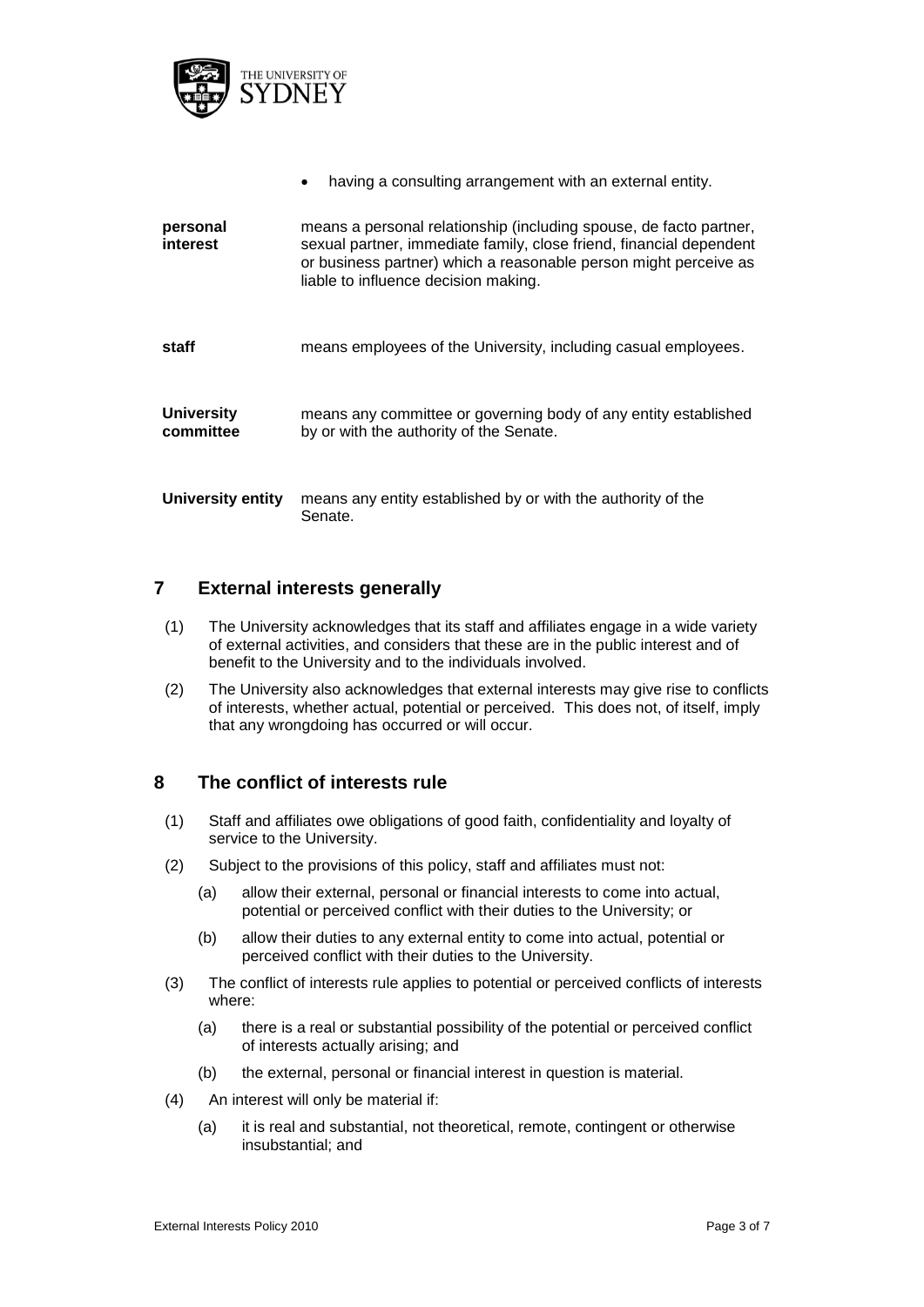

- (b) it has, or appears to have, the capacity to influence the conduct of a particular individual (whether or not it has actually done so).
- (5) A material interest will arise in circumstances in which detriment or benefit accrues to a staff member or affiliate.

#### **9 The conflicts register**

- (1) The General Counsel will establish and maintain a register of conflicts of interests declared to the University.
- (2) The register will contain:
	- (a) copies of declarations of external interests which disclose conflicts of interests; and
	- (b) copies of conflict management plans.

#### **10 Annual declaration of external interests to the University**

- (1) Subject to Clause 12:
	- (a) all academic staff members or affiliates; and
	- (b) any professional staff members or affiliates who are, or may be, involved in decision making on the University's behalf (whether or not as decision maker)

are required to provide to the relevant executive supervisor an annual declaration of external interests, irrespective of whether or not the interests declared attract the operation of the conflict of interests rule.

(2) The Director, Human Resources may prescribe a form for declarations provided under this clause.

#### **11 Ad hoc declaration of external interests to the University**

- (1) Staff members and affiliates who acquire or become aware of an external interest at a time after their most recent annual declaration and before the next annual declaration is due, must provide a further ad hoc declaration of that interest as soon as possible after becoming aware of it.
- (2) The ad hoc declaration must be made in writing, to the relevant executive supervisor.
- (3) The Director, Human Resources may prescribe a form for ad hoc declarations of external interests.

#### **12 Affiliates may provide statutory declarations**

- (1) With the consent of the relevant executive supervisor, an affiliate may provide an annual statutory declaration in lieu of an annual declaration of external interests.
- (2) Any statutory declaration provided for the purposes of this clause must state that the person making the declaration:
	- (a) has read this policy; and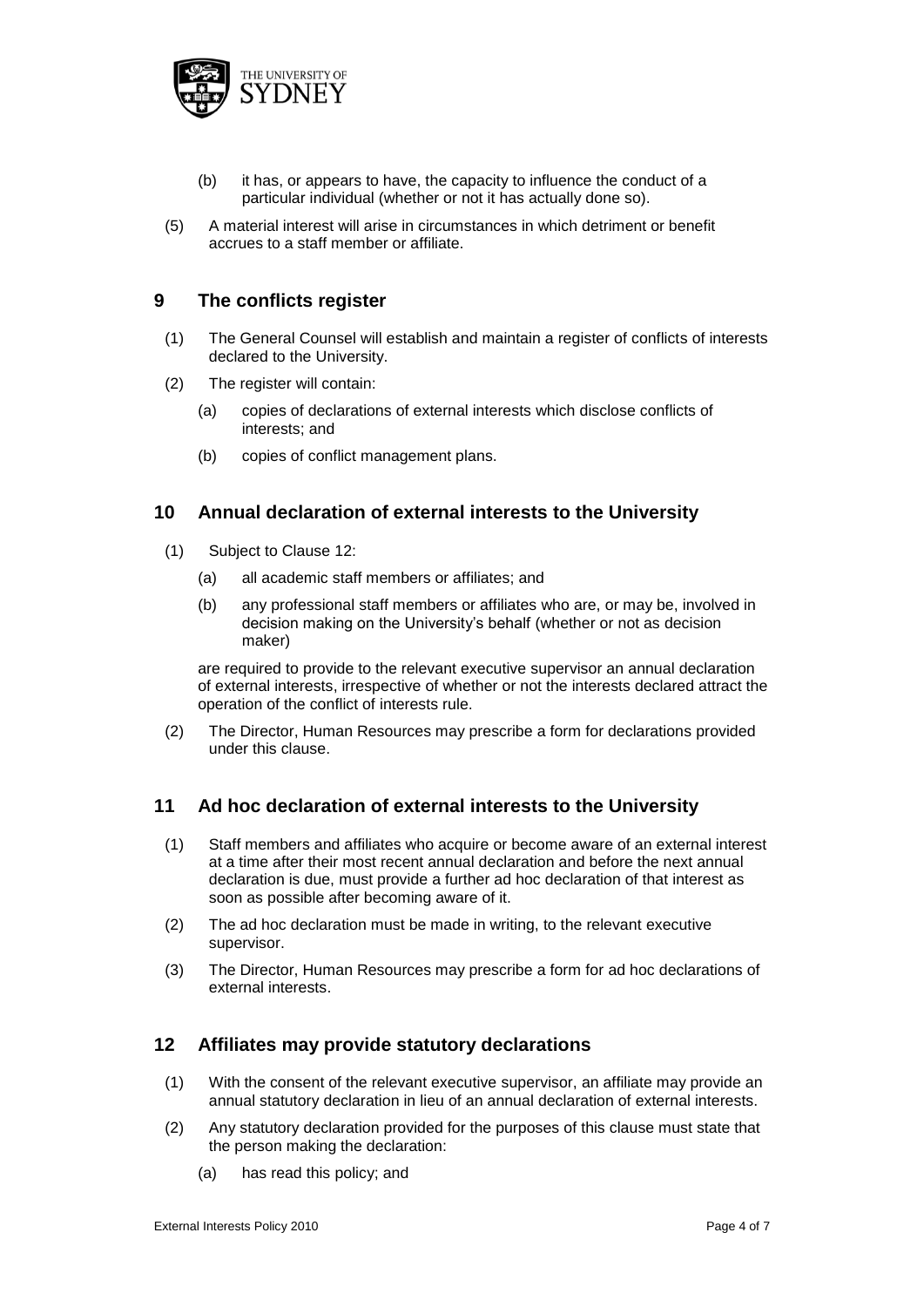

- (b) has no external interests which give rise to any conflict of interests, whether actual, potential or perceived.
- (3) The Director, Human Resources may prescribe a form for statutory declarations provided under this clause.
- (4) Affiliates who acquire or become aware of an external interest at a time after their most recent statutory declaration and before the next annual declaration is due, must consider if that external interest is consistent with the statutory declaration they have provided. If it is not, they must provide an ad hoc declaration of external interests to the relevant executive supervisor as soon as possible.

#### **13 Evaluating conflicts of interests**

- (1) The executive supervisor will review each declaration and determine:
	- (a) whether any disclosed interest gives rise to a conflict of interests, whether actual, potential or perceived;
	- (b) whether that interest is material; and
	- (c) whether any conflict of interests can be avoided or managed.
- (2) In making the determination required by this clause, the executive supervisor may seek relevant assistance, including from the person who made the declaration.
- (3) If the executive supervisor determines that the conflict of interests rule applies, the executive supervisor will:
	- (a) inform the staff member or affiliate of that determination as soon as possible; and
	- (b) provide a copy of the declaration to the General Counsel for inclusion in the conflicts register.

#### **14 Managing conflicts of interests**

- (1) If a conflict of interests has been identified, the executive manager must prepare a conflict management plan in consultation with the affected staff member or affiliate.
- (2) If the executive supervisor determines that the conflict of interests cannot be managed, it must be avoided. To that end the University may prevent the staff member or affiliate from carrying out any activity it considers necessary for this purpose.
- (3) If the conflict of interests is to be avoided, the conflict management plan must specify how this is to be achieved.
- (4) If the executive supervisor determines that it is possible to manage a conflict of interests, the conflict management plan must specify how this is to be done, including:
	- (a) the persons to whom the relevant interest will be made known;
	- (b) any activities, including discussions, negotiations and decisions, in which the person making the declaration may not participate; and
	- (c) any positions which the person making the declaration may not occupy (whether temporarily or permanently).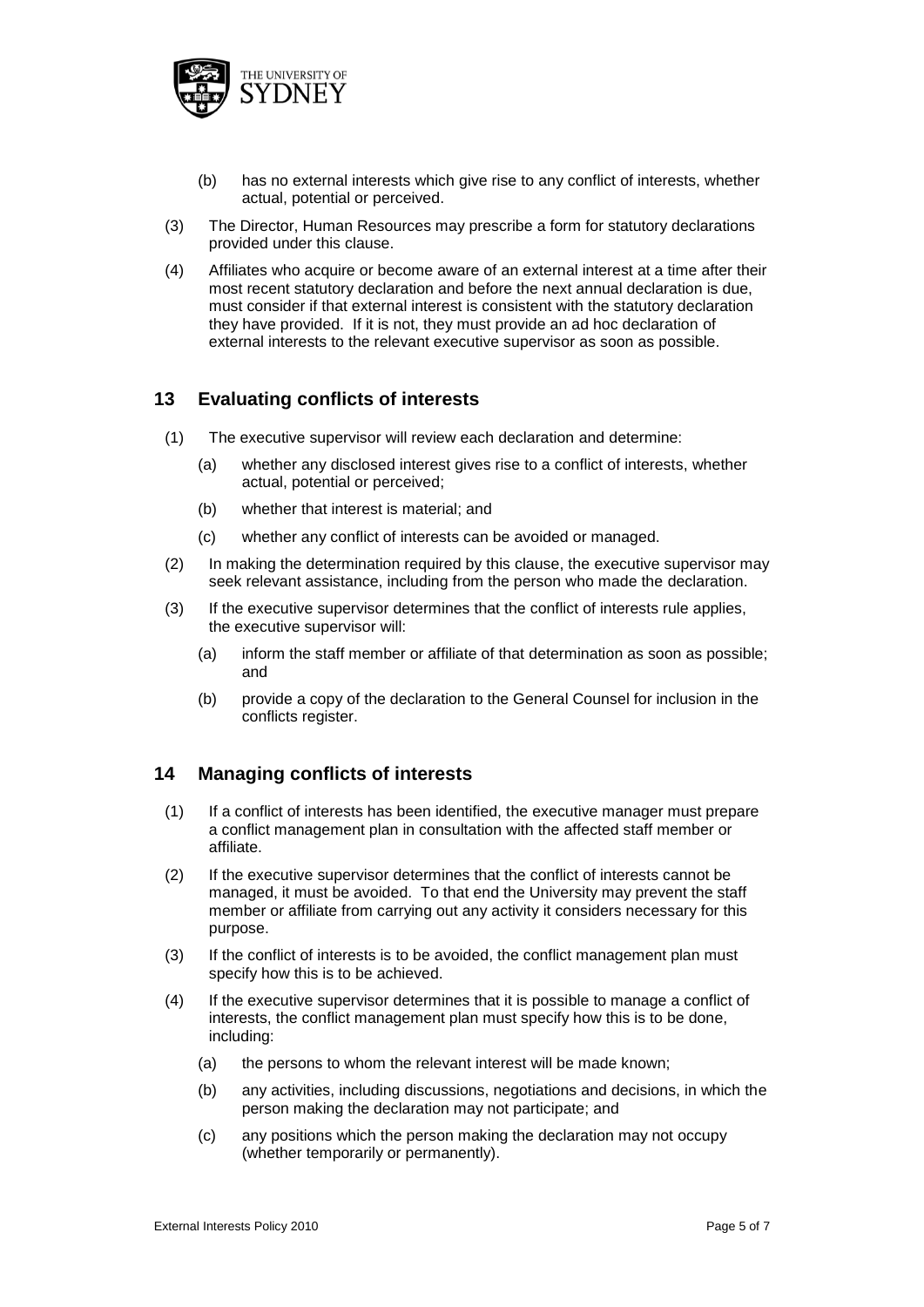

- (5) The conflict management plan must be signed by the executive supervisor and the affected staff member or affiliate.
- (6) The executive supervisor will provide a copy of the signed conflict management plan to the General Counsel for inclusion in the conflicts register.
- (7) The Director, Human Resources may prescribe a form for conflict management plans.
- (8) It is the responsibility of the affected staff member or affiliate to comply with the conflict management plan.

#### **15 Public declaration of external interests**

Staff members or affiliates whose external, personal or financial interests actually, or potentially, impact or might be perceived to impact upon the objectivity of any academic presentation or publication in which the staff member or affiliate is involved must ensure that the presentation or publication is accompanied by a public declaration of the relevant interest.

#### **16 Failure to declare**

- (1) Failure fully to disclose information about a conflict of interests may constitute misconduct and result in disciplinary action being taken by the University.
- (2) Failure fully to disclose and appropriately manage a conflict of interests may be regarded as corrupt conduct under the *Independent Commission Against Corruption (ICAC) Act 1988.*

#### **17 Privacy**

- (1) The University's Privacy Policy applies to any personal information collected under this policy.
- (2) Persons with grounds to inspect the conflicts register will be permitted access to the register at the discretion of the General Counsel.

## **NOTES**

| 1 January 2011                               |
|----------------------------------------------|
| 1 June 2017 (administrative amendments only) |
|                                              |